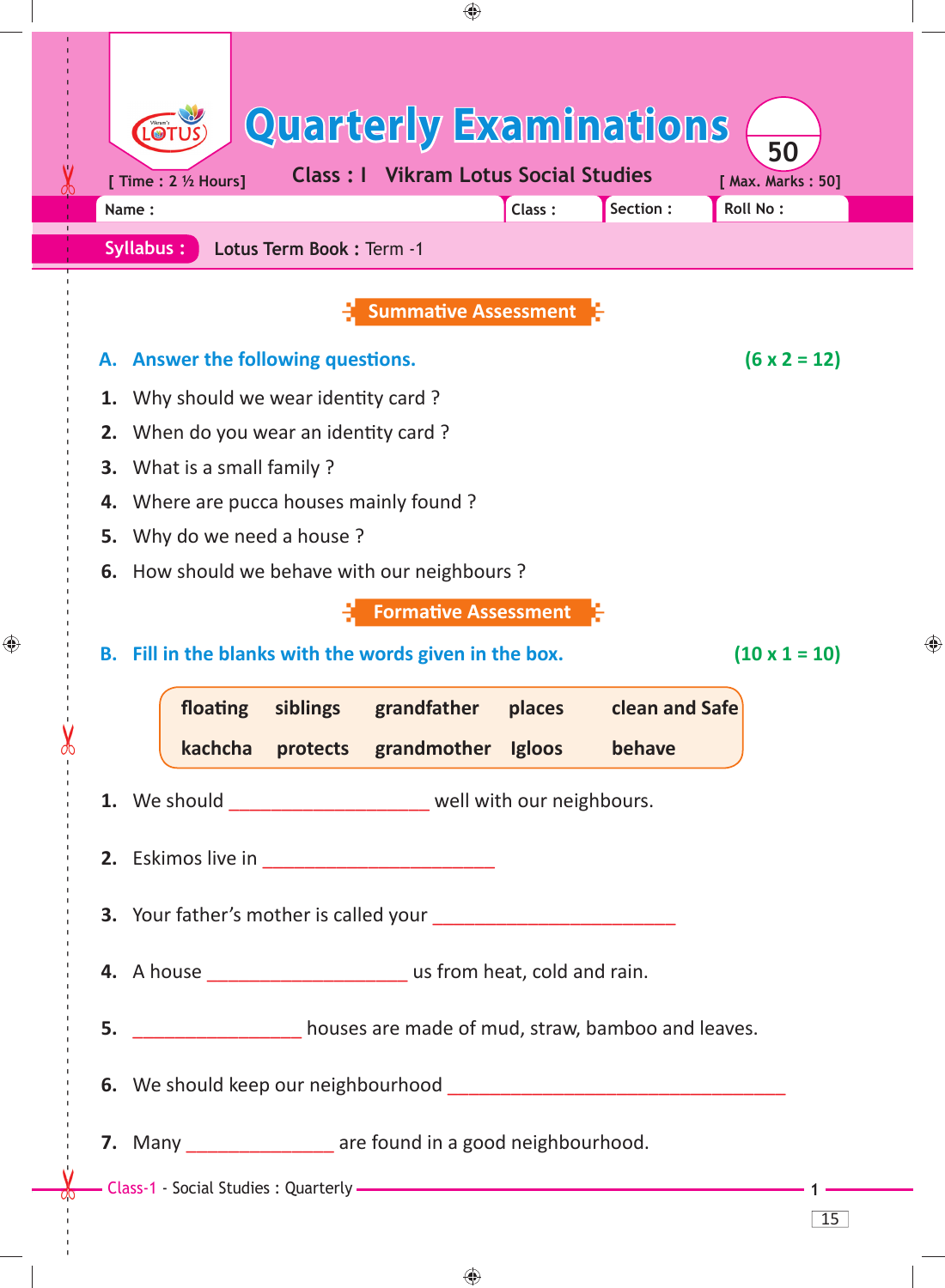|    | <b>9.</b> Your sisters and brothers are called your                 |                      |                      |  |  |
|----|---------------------------------------------------------------------|----------------------|----------------------|--|--|
|    | 10. A houseboat is a ___________________ house.                     |                      |                      |  |  |
|    | C. Write 'T' for true and 'F' for false statements.                 | $(10 \times 1 = 10)$ |                      |  |  |
|    | <b>I.</b> People who live near our house are called our neighbours. |                      |                      |  |  |
|    | 2. We live in our neighbour's house.                                |                      |                      |  |  |
|    | 3. Mother's father is our grandmother.                              |                      |                      |  |  |
|    | 4. Big family includes uncle and aunty.                             |                      |                      |  |  |
|    | <b>5.</b> Joint family is also called big family.                   |                      |                      |  |  |
|    | 6. Identity card is also known as E-card.                           |                      |                      |  |  |
|    | 7. Every child going to the garden should wear an identity card.    |                      |                      |  |  |
|    | 8. Every child has a favourite sport or activity.                   |                      |                      |  |  |
|    | 9. Grand parents mean both grand mother and grand father.           |                      |                      |  |  |
|    | 10. We neither find any school nor any market in our neighbourhood. |                      |                      |  |  |
| D. | Multiple choice questions. Tick $(v)$ the correct option.           |                      | $(10 \times 1 = 10)$ |  |  |
| 1. | People who live near our house are called our                       |                      |                      |  |  |
|    | 1) Teachers                                                         | 2) Neighbours        |                      |  |  |
|    | 3) Guests                                                           | 4) Doctors           |                      |  |  |
|    | 2. Where do we go to play?                                          |                      |                      |  |  |
|    | 1) Park                                                             | 2) Dairy             |                      |  |  |
|    | 3) Market                                                           | 4) Hospital          |                      |  |  |
|    | Class-1 - Social Studies : Quarterly -                              |                      |                      |  |  |
|    |                                                                     |                      | 16                   |  |  |

 $\bigoplus$ 

 $\bigoplus$ 

♦

 $\bigoplus$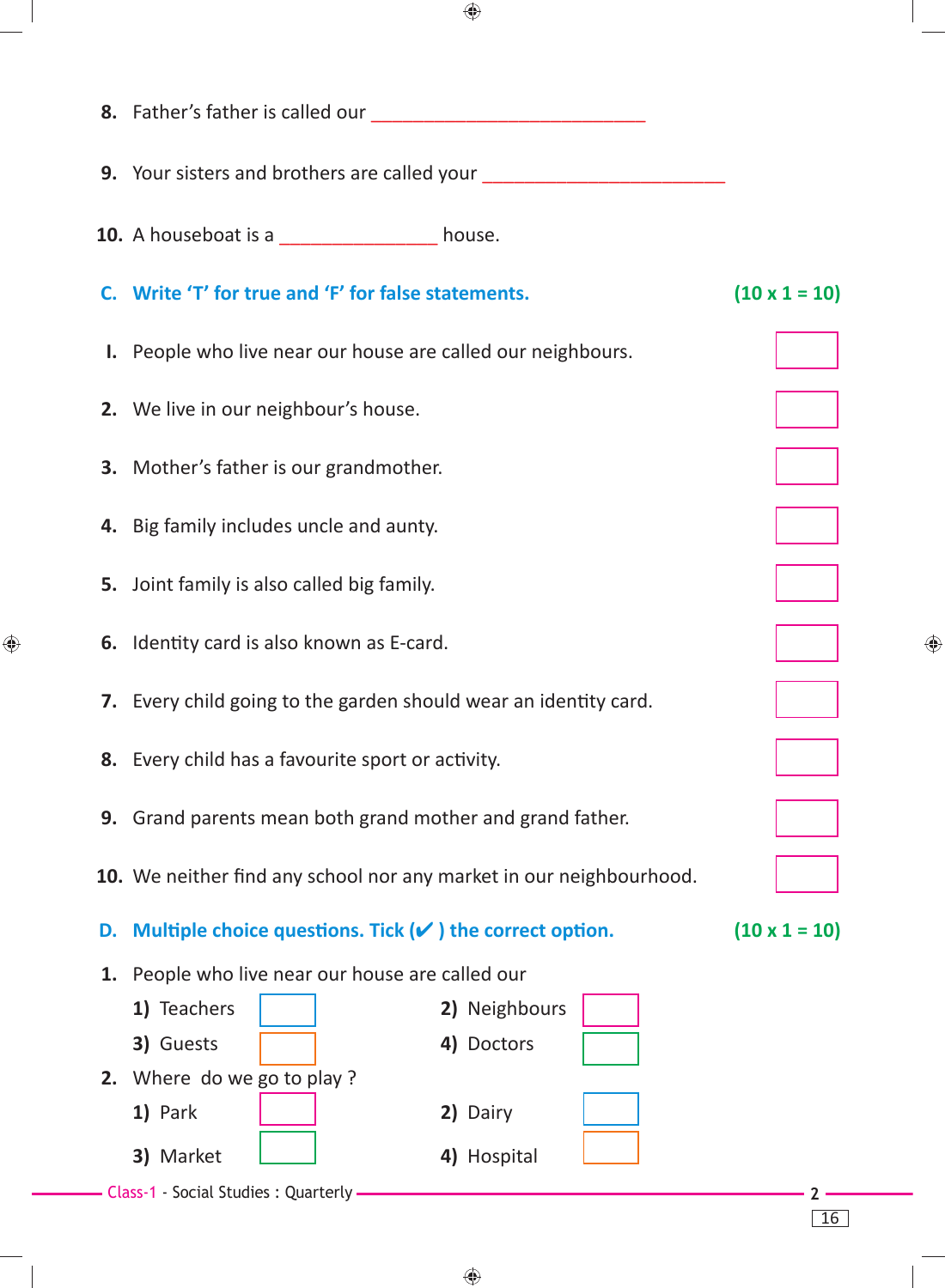| <b>3.</b> Our own brothers and sisters are known as |                               |  |
|-----------------------------------------------------|-------------------------------|--|
| 1) Siblings                                         | 2) Father                     |  |
| 3) Mother                                           | 4) Parents                    |  |
| 4. Which house moves on wheels?                     |                               |  |
| 1) Caravan                                          | 2) Tent                       |  |
| 3) Igloo                                            | 4) Houseboat                  |  |
| 5. Where do we go for shopping ?                    |                               |  |
| 1) School                                           | 2) Hospital                   |  |
| 3) Market                                           | 4) Park                       |  |
| 6. Our father and mother are called                 |                               |  |
| 1) Father                                           | 2) Mother                     |  |
| 3) Parents                                          | 4) Siblings                   |  |
| 7. A big family is also known as                    |                               |  |
| 1) Nuclear family                                   | 2) Joint family               |  |
| 3) Small family                                     | 4) None of these              |  |
| 8. Houses keep us safe from                         |                               |  |
| 1) Thieves                                          | 2) Robbers                    |  |
| 3) Wild animals                                     | 4) All of these               |  |
| 9. Which of the following is a Kachcha house?       |                               |  |
| 1) Bungalow                                         | $2)$ Hut                      |  |
| 3) Skyscraper                                       | 4) Igloo                      |  |
| 10. Who form a family ?                             |                               |  |
| 1) Father                                           | 2) Mother                     |  |
| 3) Children                                         | 4) Parents and their children |  |

 $\bigoplus$ 

 $\bigoplus$